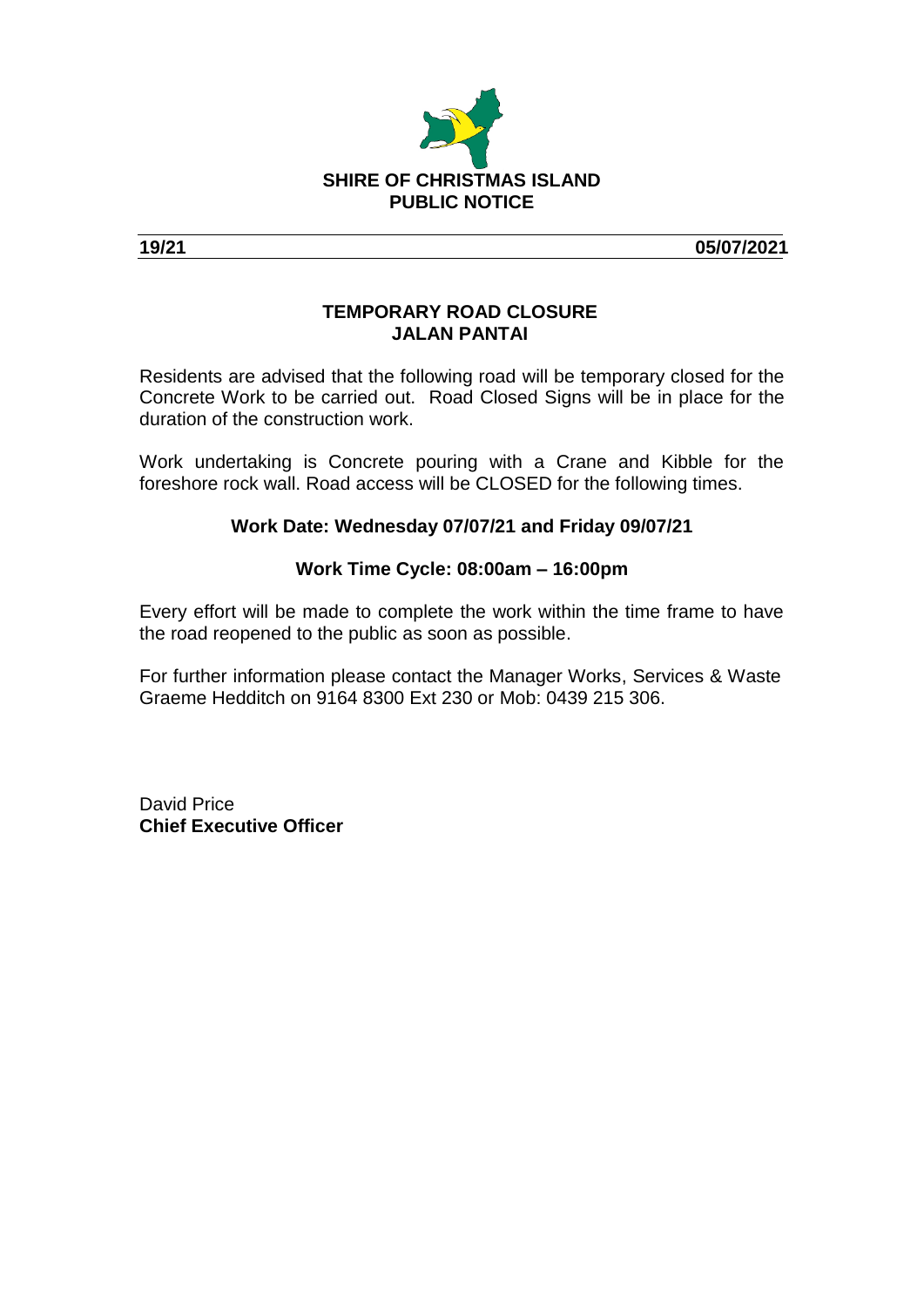### **TEMPORARY ROAD CLOSURE NOTICE**

TASK BRIEF: UNDERTAKE CONCRETE POUR WITH CRANE AND KIBBLE. ROAD ACCESS WILL BE CLOSED OF AS PER THE FOLLOWING;

START DATE: 07/07/21<br>COMPLETION DATE: 0800 - 1600 (8AM-4PM)<br>WORK CYCLE: 0800 - 1600 (8AM-4PM)



WORKS AREA FOR THE DURATION ABOVE



ACKER PTY LTD<br>PO BOX 390 CHRISTMAS ISLAND WA 6798<br>TEL: 9164 7916<br>E-mail: acker@pulau.cx

|  | B                     | 05/07/21  | REVISED WORK CYCLE            |             |              |    |  |  |
|--|-----------------------|-----------|-------------------------------|-------------|--------------|----|--|--|
|  | A                     | 30/06/21  | <b>ISSUED FOR INFORMATION</b> |             |              |    |  |  |
|  | <b>REV</b>            | DATE      | <b>DESCRIPTION</b>            |             |              |    |  |  |
|  | CLIENT DETAILS:       |           | <b>IOTA</b>                   |             |              |    |  |  |
|  | PROJECT DETAILS:      |           | FFC SEA WALL CONSTRUCTION     |             |              |    |  |  |
|  | <b>DRAWING TITLE:</b> |           | TEMPORARY ROAD CLOSURE PLAN 2 |             |              |    |  |  |
|  | DRAWN:                | <b>RR</b> | CHECKED:<br><b>SA</b>         | PROJECT NO. |              |    |  |  |
|  | DATE:                 | 28/06/21  |                               | <b>DWG</b>  | 21028<br>rev | A3 |  |  |
|  | SCALE:                | 1:1000    |                               | A02         | В            |    |  |  |